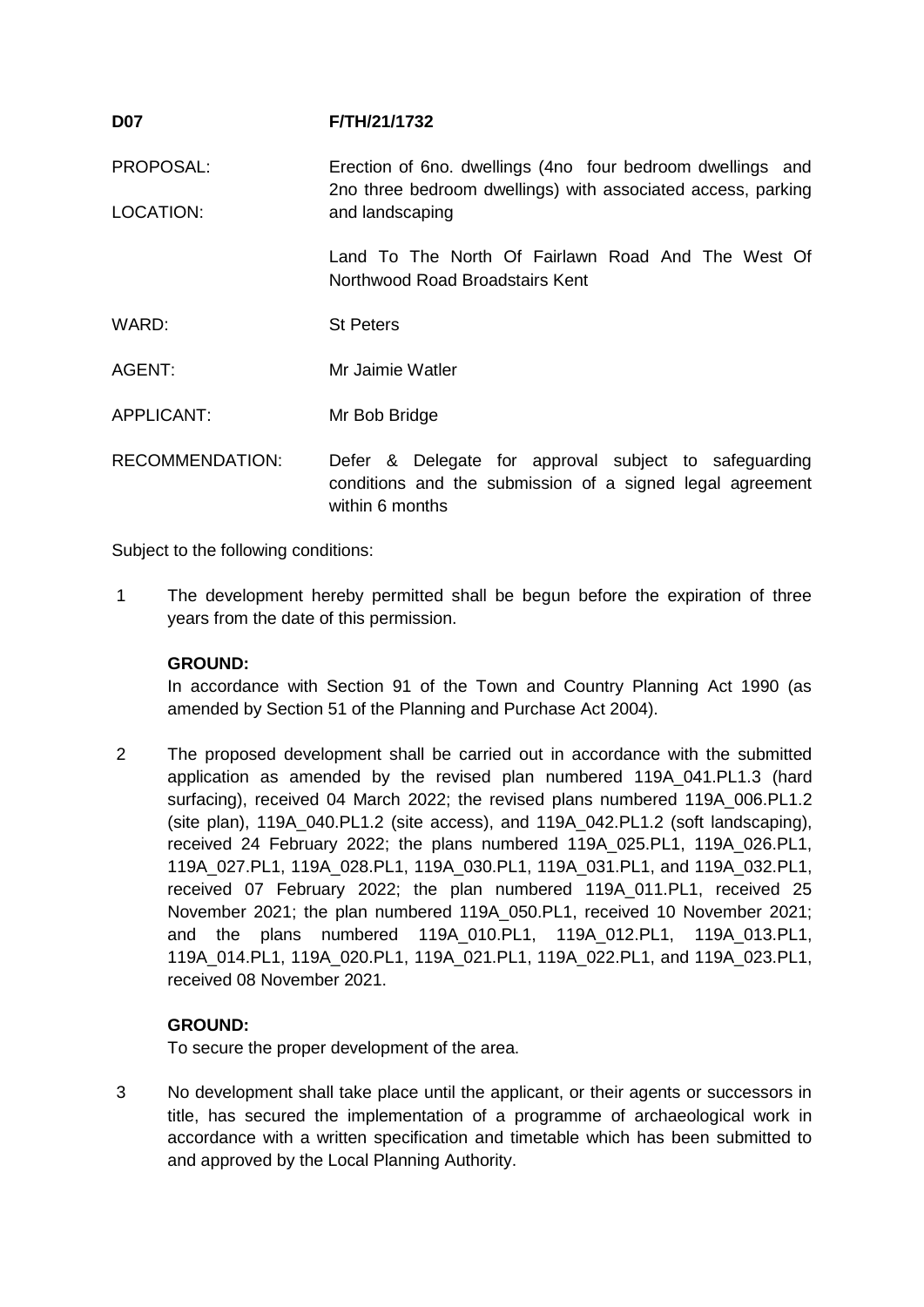### **GROUND:**

To ensure that features of archaeological interest are properly examined and recorded in accordance with Policy HE01 of the Thanet Local Plan and the advice contained within the National Planning Policy Framework.

4 Prior to the commencement of the development hereby approved, a scheme to demonstrate that the internal noise levels within the residential units and the external noise levels in back gardens and other relevant amenity areas will conform to the standard identified by BS 8233 2014 Sound Insulation and Noise Reduction for Buildings - Code of Practice, shall be submitted to and approved in writing by the Local Planning Authority. The work specified in the approved scheme shall then be carried out in accordance with the approved details prior to occupation of the premises and be retained thereafter.

#### **GROUND:**

In the interests of amenity for future occupiers in accordance with Policy QD03 of the Thanet Local Plan and the advice contained within the NPPF

5 All hard and soft landscape works shall be carried out in accordance with the approved hard and soft landscaping plans. The works shall be carried out prior to the first occupation; of any part of the development, or in accordance with a programme of works to be agreed in writing with the Local Planning Authority. Any trees or plants which within a period of 5 years from the completion of the development die, are removed or become seriously damaged or diseased, shall be replaced in the next planting season with others of a similar size and species.

# **GROUND:**

In the interests of the visual amenities of the area and to adequately integrate the development into the environment in accordance with Policies QD02 and GI04 of the Thanet Local Plan

6 Existing trees, shrubs and hedgerows identified for retention within the development site or existing trees growing on an adjacent site, where excavations, changes to land levels or underground works are within the crown spread, shall be protected in accordance with BS 5837 2012 using the following protective fence specification - o Chestnut paling fence 1.2m in height, to BS 1722 part 4, securely mounted on 1.7m x 7cm x 7.5cm timber posts driven firmly into the ground. The fence shall be erected below the outer most limit of the branch spread or at a distance equal to half the height of the tree, whichever is the furthest from the tree, unless otherwise agreed in writing with the Local Planning Authority. The protective fencing shall be erected before the works hereby approved or any site clearance work commences, and shall thereafter be maintained until the development has been completed. At no time during the site works shall building materials, machinery, waste, chemicals, stored or piled soil, fires or vehicles be allowed within the protective fenced area. Nothing shall be attached or fixed to any part of a retained tree and it should not be used as an anchor point. There shall be no change in the original soil level, nor trenches excavated within the protective fenced area.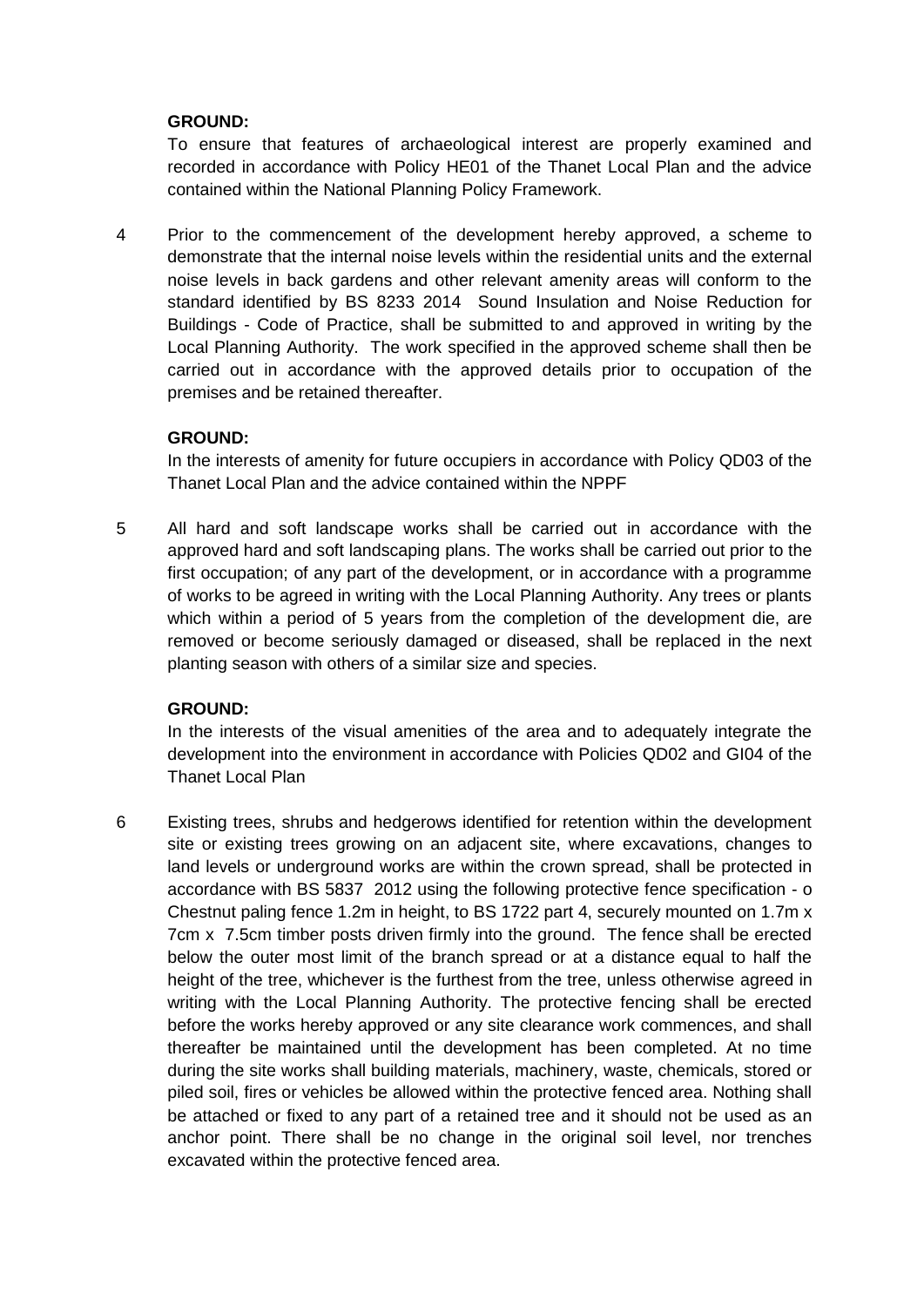# **GROUND:**

To protect existing trees and to adequately integrate the development into the environment, in accordance with Thanet Local Plan Policy QD02.

7 The ecological enhancements as identified on plan numbered 119A\_042.PL1.2 shall be provided prior to the first occupation of the development hereby permitted. The ecological enhancements shall therefore be maintained.

# **GROUND:**

In the interests of nature conservation in accordance with Policy SP30 of the Thanet Local Plan, and the advice as contained within the NPPF.

8 Prior to the commencement of any development on site details to include the following shall be submitted to and approved by the Local Planning Authority and should be carried out in accordance with the approved details.

(a) Routing of construction and delivery vehicles to/from site, which shall be from Northwood Road only (and at no time from Fairlawn Road)

(b) Parking and turning areas for construction and delivery vehicles and site personnel

- (c) Timing of deliveries
- (d) Provision of wheel washing facilities
- (e) Temporary traffic management / signage
- (f) Measures to control noise affecting nearby residents
- (g) Dust control measures
- (h) Access arrangements

# **GROUND:**

In the interests of highway safety and neighbouring amenity, in accordance with Policy QD03 of the Thanet Local Plan and the advice contained within the NPPF.

9 Prior to the first occupation of the development, the area shown on plan numbered 119A\_006.PL1.2 for the parking of vehicles shall be operational. The area approved shall thereafter be maintained for that purpose.

# **GROUND:**

To provide satisfactory off street parking for vehicles in accordance with Policy TP06 of the Thanet Local Plan and the advice contained within the NPPF.

10 Prior to the installation of the boundary treatment to the northern boundary of the site, details of the height, design and materials of the boundary (which may include a retaining wall), and shall provide an opening for a pedestrian link as indicated on plan numbered 119A\_006.PL1.2 shall be submitted to and approved in writing by the Local Planning Authority. The development shall be carried out in accordance with the approved boundary details.

# **GROUND:**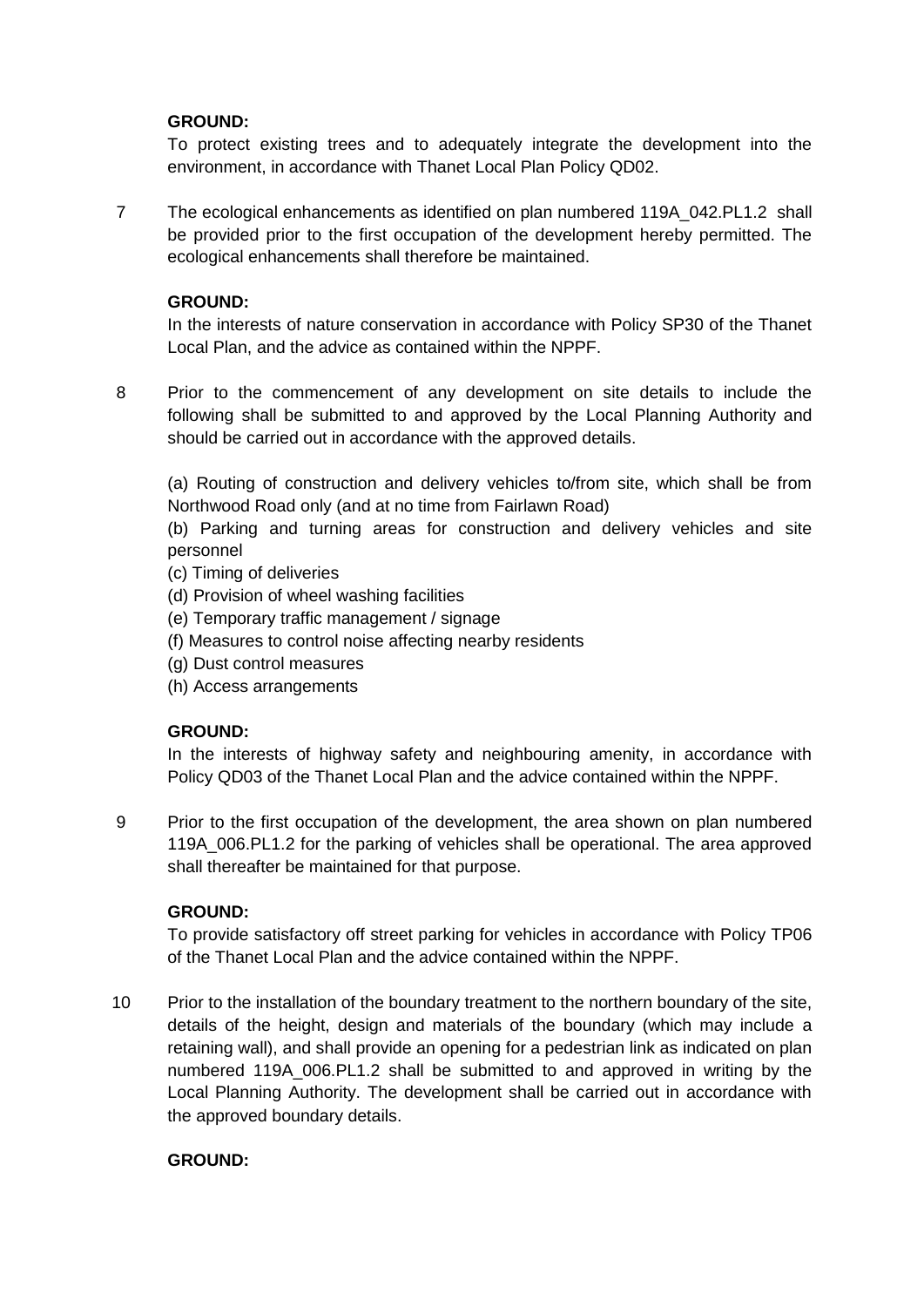In the interests of visual amenity in accordance with Policy QD02 of the Thanet Local Plan.

11 Prior the construction of the external surfaces of the development hereby approved samples of the materials to be used shall be submitted to, and approved in writing by, the Local Planning Authority. Development shall be carried out in accordance with the approved samples unless otherwise agreed in writing by the Local Planning Authority.

# **GROUND:**

In the interests of visual amenity in accordance with Policy QD02 of the Thanet Local Plan.

12 No further rear extensions to plot 6, whether approved by Class A of the Town and Country Planning (General Permitted Development) (England) Order 2015 (or any Order revoking and re-enacting that Order), shall be carried out without the prior permission in writing of the Local Planning Authority.

# **GROUND:**

To safeguard the residential amenities currently enjoyed by the occupiers of nearby residential properties in accordance with Policy QD03 of the Thanet Local Plan.

13 The refuse storage facilities as specified upon the approved drawing numbered 119A\_006.PL1.2 shall be provided prior to the first occupation of the dwellings hereby approved and shall be kept available for that use at all times.

# **GROUND:**

To safeguard the residential amenities currently enjoyed by the occupiers of nearby residential properties in accordance with Policy QD03 of the Thanet Local Plan.

14 The development hereby permitted shall be constructed to a high standard of energy efficiency to the equivalent of Level 4 of the Code for Sustainable Homes, unless otherwise agreed in writing by the Local Planning Authority.

# **GROUND**

All new buildings and conversions of existing buildings must be designed to reduce emissions of greenhouse gases and have resilience to function in a changing climate, in accordance with Policy QD01 of the Thanet Local Plan.

15 The development hereby permitted shall be constructed in order to meet the required technical standard for water efficiency of 110litres/person/day, thereby Part G2 Part 36 (2b) of Schedule 1 Regulation 36 to the Building Regulations 2010, as amended, applies.

# **GROUND**

Thanet is within a water stress area as identified by the Environment Agency, and therefore new developments will be expected to meet the water efficiency optional requirement of 110litre /person/day, in accordance with Policy QD04 of the Thanet Local Plan.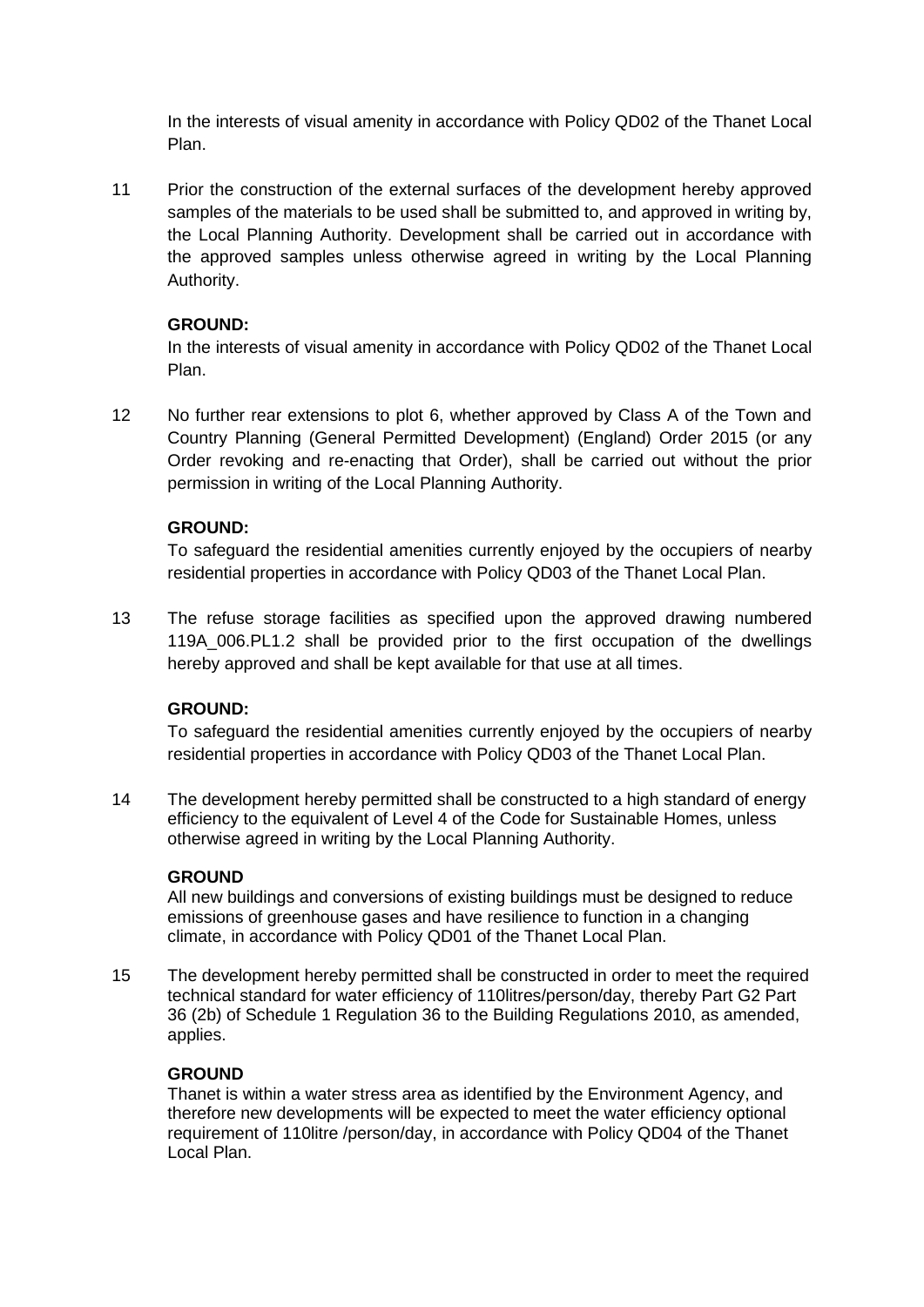#### INFORMATIVES

**Please ensure that you check the above conditions when planning to implement the approved development. You must clear all pre-commencement conditions before development starts on site. Processing of conditions submissions can take up to 8 weeks and this must be factored into development timescales. The information on the submission process is available here:** 

# **https://www.thanet.gov.uk/info-pages/planning-conditions/**

Please be aware that obtaining planning permission and complying with building regulations are separate matters - please contact building control on 01843 577522 for advice on building regulations

The applicant is reminded that, under the Wildlife and Countryside Act 1981, as amended (section 1), it is an offence to remove, damage or destroy the nest of any wild bird while that nest is in use or being built. Planning consent for a development does not provide a defence against prosecution under this act. Trees and scrub are likely to contain nesting birds between 1st March and 31st August inclusive. Trees and scrub are present on the application site and are to be assumed to contain nesting birds between the above dates, unless a recent survey has been undertaken by a competent ecologist to assess the nesting bird activity on site during this period and has shown it is absolutely certain that nesting birds are not present.

It is the responsibility of the applicant to ensure, prior to the commencement of the development hereby approved, that all necessary highway approvals and consents where required are obtained and that the limits of highway boundary are clearly established in order to avoid any enforcement action being by the Highway Authority. The applicant must also ensure that the details shown on the approved plans agree in every aspect with those approved under such legislation and common law. It is therefore important for the applicant to contact KCC Highway and Transportation to progress this aspect of the works prior to commencement on site

It is the responsibility of developers to have the appropriate waste storage facilities and containers in place prior to the property being occupied. For more information, please contact Waste and Recycling on 01843 577115, or visit our website http://thanet.gov.uk/your-services/recycling/waste-and-recycling-storage-at-newdevelopments/new-developments/

A formal application for connection to the public sewerage system is required in order to service this development. Please contact Southern Water, Southern House, Sparrowgrove, Otterbourne, Hampshire SO21 2SW (Tel: 0330 303 0119) or www.southernwater.co.uk.

For the avoidance of doubt, the provision of contributions to as set out in the unilateral undertaking made on submitted with this planning application, and hereby approved, shall be provided in accordance with The Schedule of the aforementioned deed.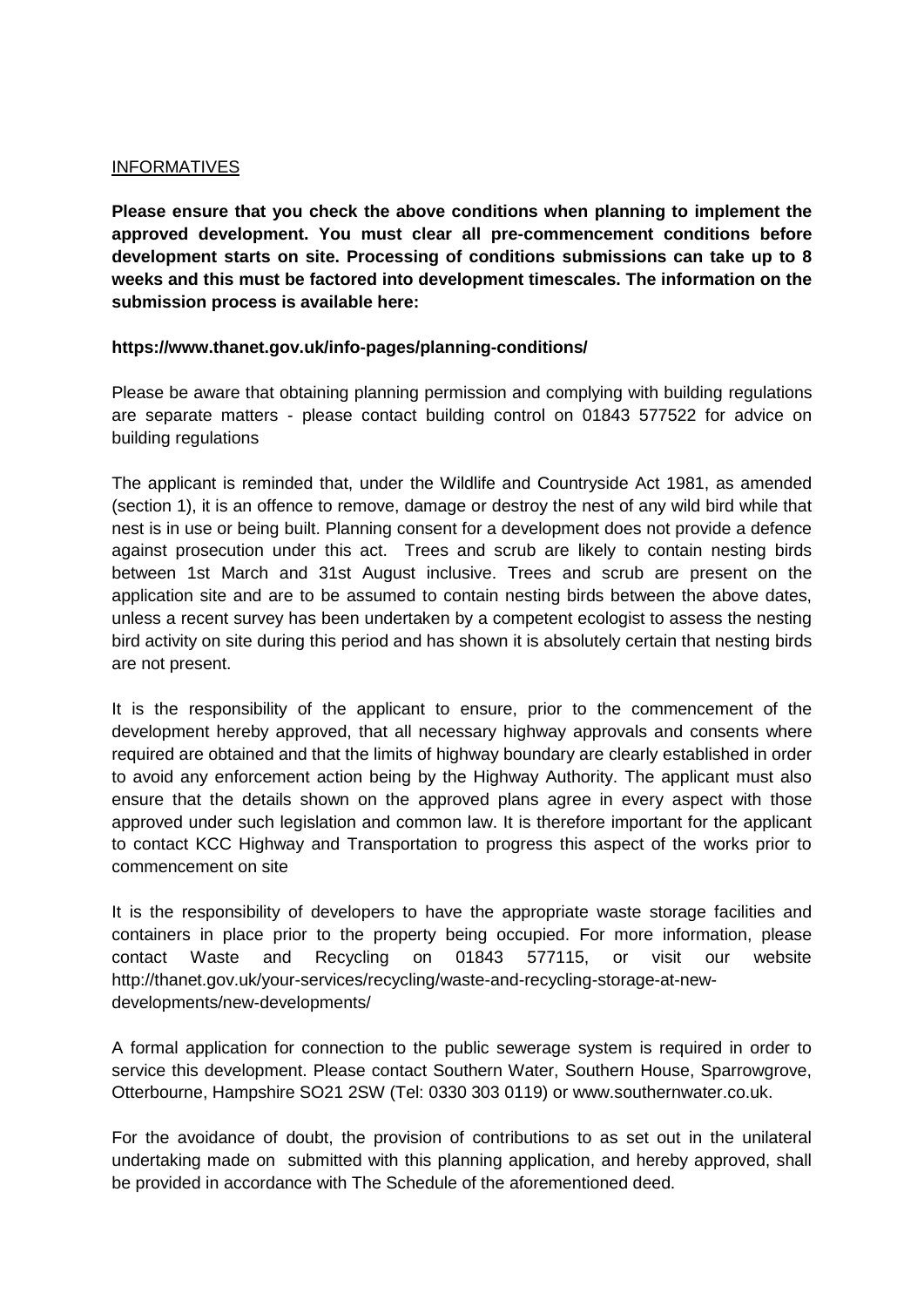# SITE, LOCATION AND DESCRIPTION

The site is currently accessed from Northwood Road, and physically forms part of a much larger site, all of which is previously undeveloped land that has historically been used as an orchard and agricultural use. The application site is in separate ownership to the adjoining northern larger site, but there is no physical boundary treatment between them. The two sites form part of one allocated housing site within the Thanet Local Plan.

The site is located at the end of Fairlawn Road, with a fence preventing either vehicular or pedestrian access onto the site from Fairlawn Road. Fairlawn Road is a cul-de-sac, containing semi-detached 2-storey dwellings.

To the west of the site is Broadstairs Retail Park, located within Westwood Town Centre. The site backs close onto the rear service yard area serving The Range retail unit.

To the east of the site are existing residential properties that front Northwood Road, including a bungalow and 2-storey detached and semi-detached dwellings.

The site is a green undeveloped area of land. Historically a few boundary trees were located within the site but these have since been removed. The site does not fall within a conservation area and the trees were not covered by a TPO, so consent for their removal was not required.

#### RELEVANT PLANNING HISTORY

No relevant planning history for this site, but there is a pending application for the adjoining site to the north :-

F/TH/21/0671 - Erection of 12No 3-bed dwellings, 26No 4-bed dwellings, 3No 1-bed flats, and 3No 2-bed flats, together with associated access, parking and landscaping, following demolition of existing structures.

#### PROPOSED DEVELOPMENT

The application is for the erection of 4no. 4-bed 2-storey semi-detached dwellings, with accommodation at roof level, and 2no. 3-bed 2-storey detached dwellings. Access to the dwellings is from Fairlawn Road, with a turning head for cars and small delivery vehicles provided at the end of Fairlawn Road.

Each unit is provided with 2no. off-street parking spaces to the front of the property (with two spaces in the parking court for the detached dwellings), and a garden area to the rear, measuring between 7.5m and 23.5m deep.

A parking court is provided at the end of the access road to the rear of plot 4, which accommodates 2no. visitor parking spaces, as well as the parking for plots 3 and 4 as mentioned above.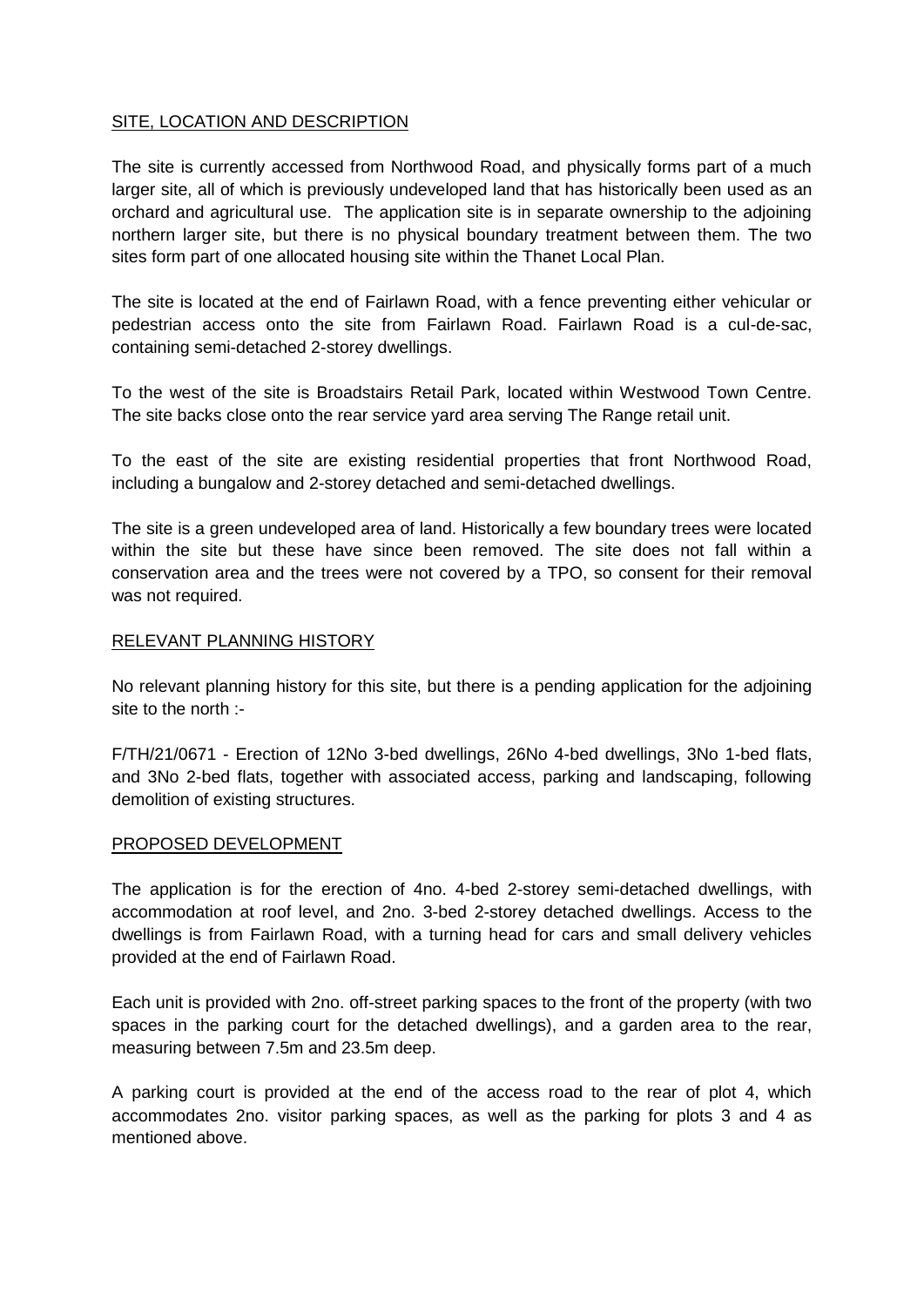The potential for a pedestrian link to the adjoining northern application site is illustrated on the plan.

The dwellings are proposed to be constructed using bricks and tiles to match the existing properties in Fairlawn Road. The proposed timber cladding is 'western red cedar', and cedral cladding is proposed to the dormers. Windows and doors will be aluminium framed.

# DEVELOPMENT PLAN POLICIES

# **Thanet Local Plan 2020**

- SP01 Spatial Strategy Housing
- SP29 Strategic Access Management and Monitoring Plan (SAMM)
- SP30 Biodiversity and Geodiversity Assets
- SP35 Quality Development
- SP43 Safe and Sustainable Travel
- SP45 Transport Infrastructure
- HO1 Housing Development
- GI04 Amenity Green Space and Equipped Play Areas
- QD01 Sustainable Design
- QD02 General Design Principles
- QD03 Living Conditions
- QD04 Technical Standards
- HE01 Archaeology
- CC02 Surface Water Management
- SE04 Groundwater Protection
- SE06 Noise Pollution
- TP02 Walking
- TP03 Cycling
- TP06 Car Parking

# **NOTIFICATIONS**

A site notice has been posted and neighbouring occupiers notified. Eleven letters of objection have been received raising the following concerns:

- Fairlawn Road is too narrow for additional vehicles serving the development, and won't support construction vehicles;
- Don't want a through road to northern site, needs to remain a cul-de-sac;
- Illegal activity has been carried out on the site, including burning toxic waste, and loss of animal and plant life;
- On-street parking is likely to increase, which can block pavements;
- Increased security/vandalism risk, litter from proposed through route;
- Loss of farmland;
- Overdevelopment;
- Concern regarding access for emergency vehicles;
- No drainage details provided;
- Archaeology dig is needed due to significant artefacts being found nearby;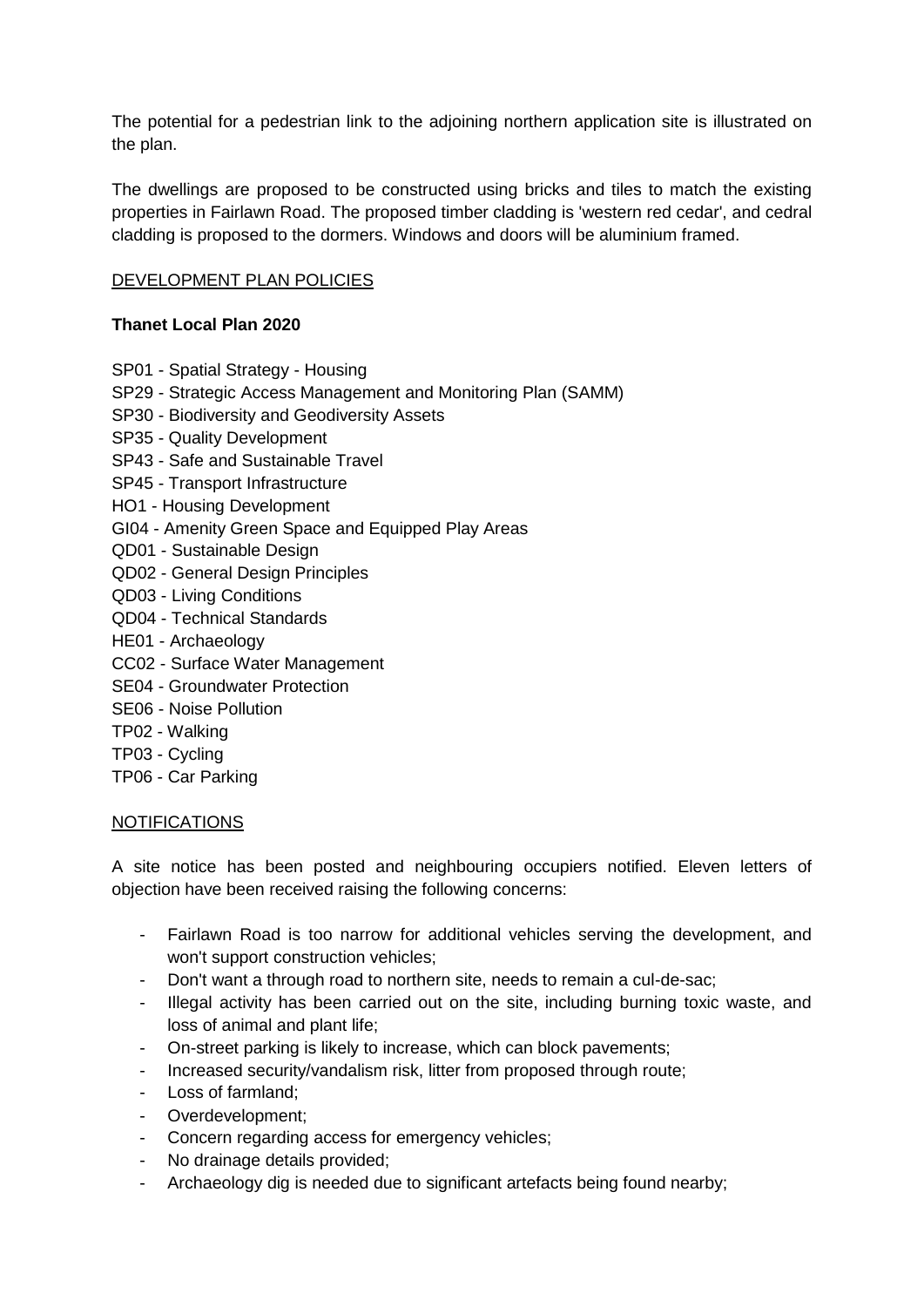- Loss of privacy to nearby houses;
- Strain on GP surgeries, drainage, refuse collection services, and school places.

# **CONSULTATIONS**

### **KCC Highways and Transportation** -

#### (*Final comment)*

Further to previous comment dated 16 February 2022, I note that further details have been received whereby the bin collection points have been altered to be as close to the existing dwellings to reduce carry distances.

Confirmation was requested from Waste and Recycling regarding the extension of the existing refuse collection strategy whereby operatives reverse back along Fairlawn Road. I accept that fire tenders would be required to adopt the same strategy (as existing), albeit a slightly longer route.

I can confirm that I am satisfied that is Waste and Recycling have agreed to reverse the slightly increased distance, I would expect Kent Fire & Rescue to adopt the same view.

I suggest that a pedestrian link to the current application is secured by way of a Condition.

I note that there is an existed access on Northwood Road, which should be utilised for construction vehicles. The use of Fairlawn should be avoided due to the width and proximity to existing residential units. Gates for the access on Northwood Road access should be set back from the highway sufficiently to ensure no vehicles wait on the highway. This can be fully addressed in a CMP.

In line with the above, I confirm that I raise no objection n behalf of the LHA, subject to safeguarding conditions.

# *(Initial comment)*

Thank you for your consultation in relation to the above planning application.

The application provides an access point via Fairlawn Road, whereby the existing carriageway is proposed to be extended to serve the 6 dwellings. This includes the extension of the existing footway.

Two visitor parking spaces are proposed to the east of the dwellings, with a 1.5 metres footway between Plots 4 and 5. One parking space is provided for both Plots 3 and 6 within this parking area.

A current planning application (LPA ref: 21/0671) is pending a decision immediately to the north of the application site. I understand that an extension of the pedestrian access into the adjoining site is being explored. This is clearly out of the ownership of the applicant, but this is an opportunity that should not be overlooked. The potential link is illustrated adjacent to Plot 3.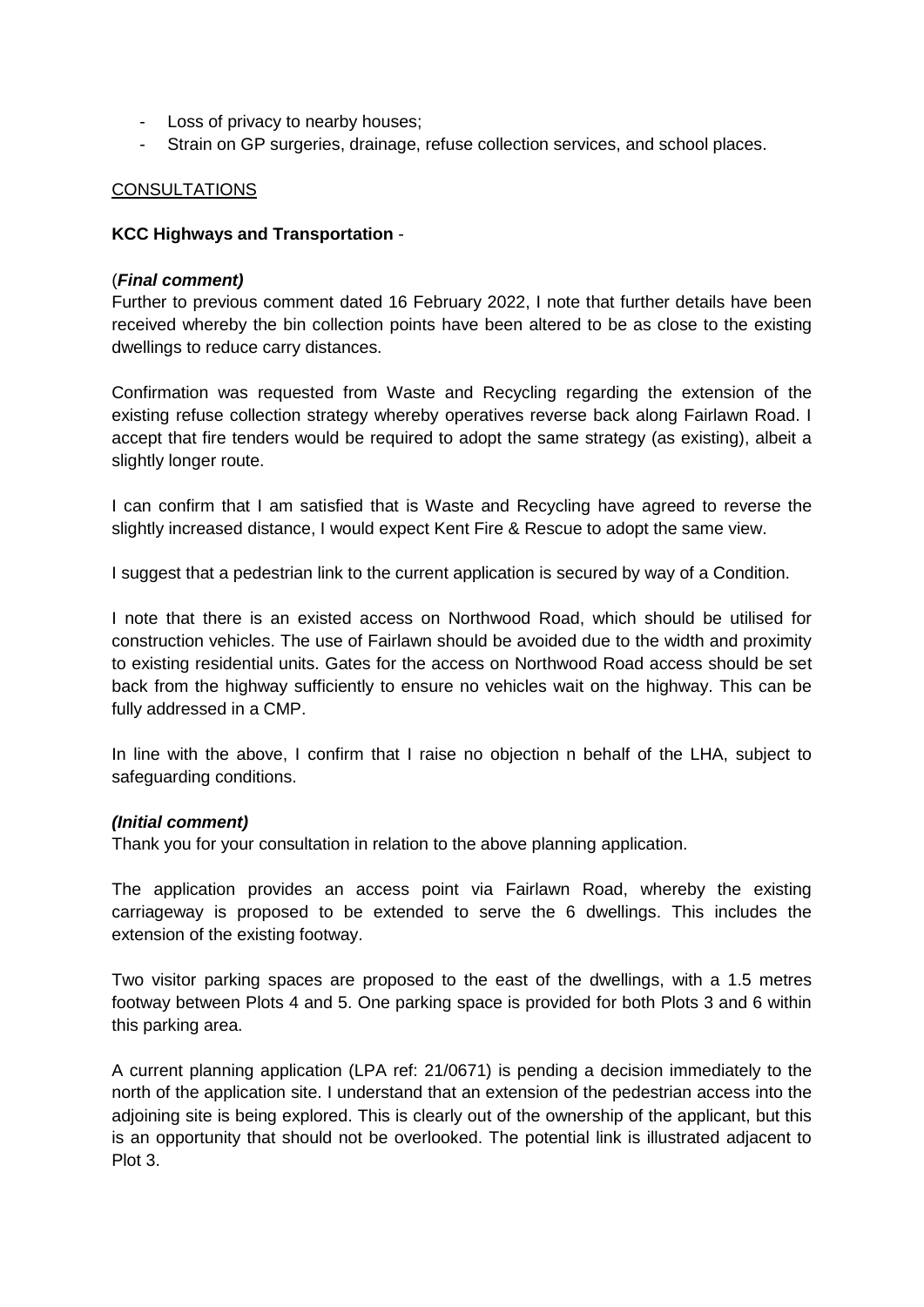The neighbouring application is currently awaiting a decision, whereby KCC Highways have objected to the proposal due to the level of car parking.

All dropped kerb driveways should demonstrate pedestrian visibility of 2 metres x 2 metres from either side of the access, with no obstruction above 0.6 metres within the splays. This can be secured by way of a suitable condition. However, it appears that such splays may be obstructed by the bin stores located adjacent to the footway.

It is understood that refuse freighters currently reverse along Fairlawn Road, and the current proposal seeks to maintain this strategy. Confirmation should be sought from Waste and Recycling as to whether this strategy is appropriate for the increased distance.

Should the refuse strategy be acceptable to Waste and Recycling, tracking is required to ensure that fire tenders can enter and site and turn within the turning area.

**KCC Archaeology** - Thank you for consulting on the above application for residential development on this piece of agricultural / farm land. I provided advice in November 21 on the site immediately north and I repeat that advice for this site concerning archaeology though I note the former barns are not included in this site.

The submission for the site to the north included a desk based study complied by MOLES Archaeology that provided a good account of the rich archaeological potential of the site and the surrounding area. It also illustrated that the site was the location of a former farm since at least the beginning of the 19th century and possibly the 18th century according to historic maps. The farm appears on the Kent Historic Farmsteads survey and in the Kent Historic Environment Record. Of the present buildings on the site, a couple of barns, the southern one appears to date to the late Victorian period according to historic maps. Significant multiperiod archaeology has been found in the area of the business park to the north including remains of Neolithic, Bronze Age and Iron Age date. A Palaeolithic hand axe was found in brickearth deposits in the college site to the north. A Bronze Age gold penannular ring was found by a detectorist in the area of the site according to Portable Antiquities Scheme database. The site has been generally open land and relatively undisturbed.

Given the above archaeological potential and the potential impacts of groundworks from the development across the site, it would be appropriate to make provision in any forthcoming planning consent for a programme of archaeological works. A safeguarding programme of archaeological work condition would be appropriate.

# **KCC Biodiversity -**

# *(Final Comment)*

We have reviewed the further ecological information submitted in support of this planning application (revised soft landscaping plans) and advise that sufficient information has been provided to satisfy the requirements for ecological enhancements. We advise that if planning permission is granted, the approval be made subject to implementing the submitted ecological enhancements as shown in the submitted sift landscaping plans.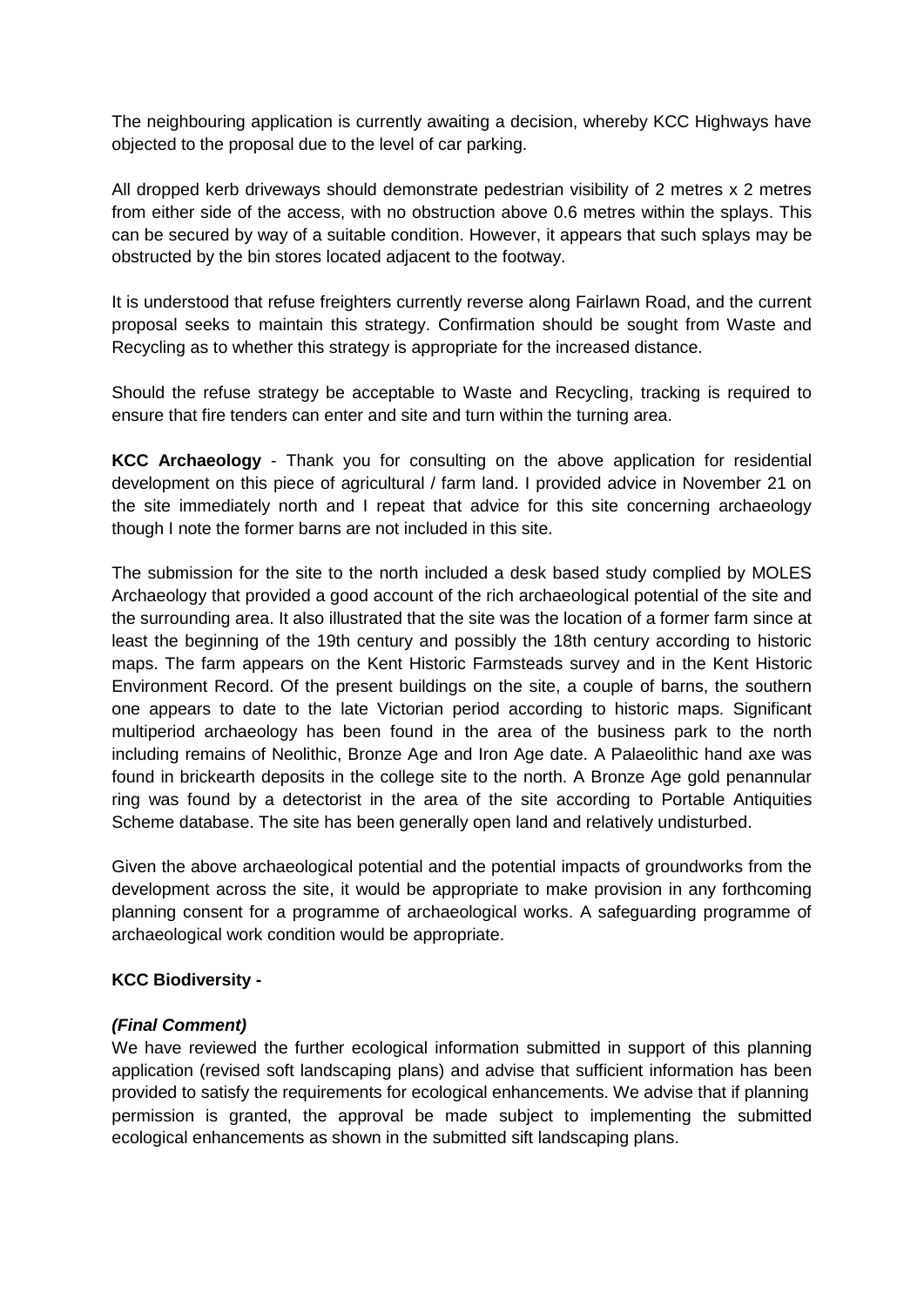# *(Initial Comment)*

Summary - Sufficient Information Provided

We have reviewed the ecological information submitted in support of this planning application and advise that sufficient information has been provided.

If planning permission is granted, we advise that the following conditions securing ecological avoidance and mitigation measures and the implementation of ecological enhancements are attached.

Developer Contributions will need to be provided due to the increase in dwellings within the zone of influence of a Special Protection Area.

# Thanet and Canterbury SAMM

The development includes proposals for new dwellings within the zone of influence (7.2km) of the Thanet Coast and Sandwich Bay Special Protection Area (SPA) and Wetland of International Importance under the Ramsar Convention (Ramsar Site). Therefore, Thanet District Council will need to ensure that the proposals fully adhere to the agreed approach within the Strategic Access Management and Monitoring Plan (SAMMP) to mitigate for additional recreational impacts on the designated sites and to ensure that adequate means are in place to secure the mitigation before first occupation.

A recent decision from the Court of Justice of the European Union has detailed that mitigation measures cannot be taken into account when carrying out a screening assessment to decide whether a full 'appropriate assessment' is needed under the Habitats Directive. Therefore, we advise that due to the need for the application to contribute to the Thanet Coast and Sandwich Bay SAMMP there is a need for an appropriate assessment to be carried out as part of this application.

Biodiversity losses and net gain

The application site has been cleared of vegetation in the recent past and prior to the submission of the current planning application. Figure 1 below shows the application site in April 2017 illustrating that the site was covered in what appears to be semi-improved grassland and there is a significant group of mature deciduous trees forming a small woodland in the south-east corner. The current application if approved would result in further losses of biodiversity, including the mature hedgerow along the southern boundary.

The mandatory requirement for new developments to deliver a minimum 10% net gain in biodiversity does not come into effect until November 2023. However, in the meantime the current NPPF, July 2021 requires that:

174. Planning policies and decisions should contribute to and enhance the natural and local environment by: d) minimising impacts on and providing net gains for biodiversity, including by establishing coherent ecological networks that are more resilient to current and future pressures. In a very recent Appeal decision dated 5 January 2022 (Ref: APP/Y3940/W/21/3278256) (CD 6.23) the Inspector stated the following: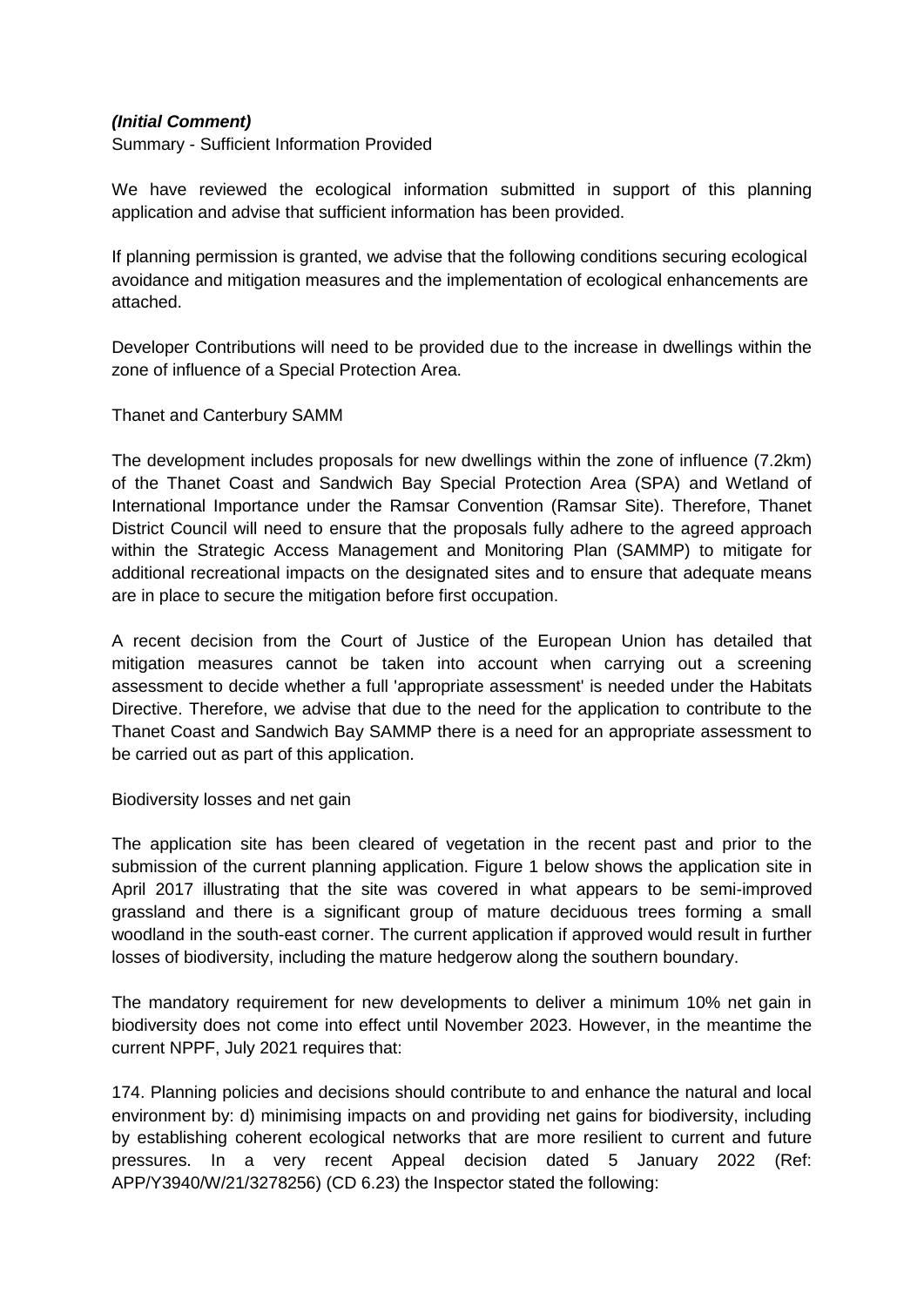"Full on-site mitigation is not achievable. Compensation for residual harm is therefore required.

In this regard, although The Environment Act 2021 has now passed, secondary legislation is required for it to be implemented. Therefore, the 10% biodiversity net gain requirement set out in the Act is not yet law and is not applicable to these appeals. Policy CP50 of the CS, and Paragraph 174 of the Framework, both seek a net gain in biodiversity without identifying a specific percentage. A net gain of just 1% would be policy compliant in these circumstances. This could be secured by a planning obligation."

We note that some hedge and tree planting is proposed within the submitted scheme.

However, we would advise that further ecological enhancements are required and therefore advise that a safeguarding condition be applied to any planning permission.

**Natural England** - Thank you for your consultation on the above dated 24 January 2022 which was received by Natural England on the same date.

Natural England is a non-departmental public body. Our statutory purpose is to ensure that the natural environment is conserved, enhanced, and managed for the benefit of present and future generations, thereby contributing to sustainable development.

# DESIGNATED SITES [EUROPEAN] - NO OBJECTION SUBJECT TO SECURING APPROPRIATE MITIGATION

This advice should be taken as Natural England's formal representation on appropriate assessment given under regulation 63(3) of the Conservation of Habitats and Species Regulations 2017 (as amended). You are entitled to have regard to this representation.

With regard to European Sites, Natural England does not object to the granting of this permission subject to the advice given below.

Natural England advises that the specific measures previously identified and analysed by your Authority to prevent harmful effects on coastal European Sites from increased recreational pressure should be applied to this proposed development at appropriate assessment.

Your authority has measures in place to manage these potential impacts through the agreed strategic solution which we consider to be ecologically sound. Natural England is of the view that if these measures, including contributions to them, are implemented, they will be effective and reliable in preventing harmful effects on the European Site(s) for the duration of the proposed development.

Providing that the appropriate assessment concludes that these measures must be secured as planning conditions or obligations by your authority to ensure their strict implementation for the full duration of the development, and providing that there are no other adverse impacts identified by your authority's appropriate assessment, Natural England is satisfied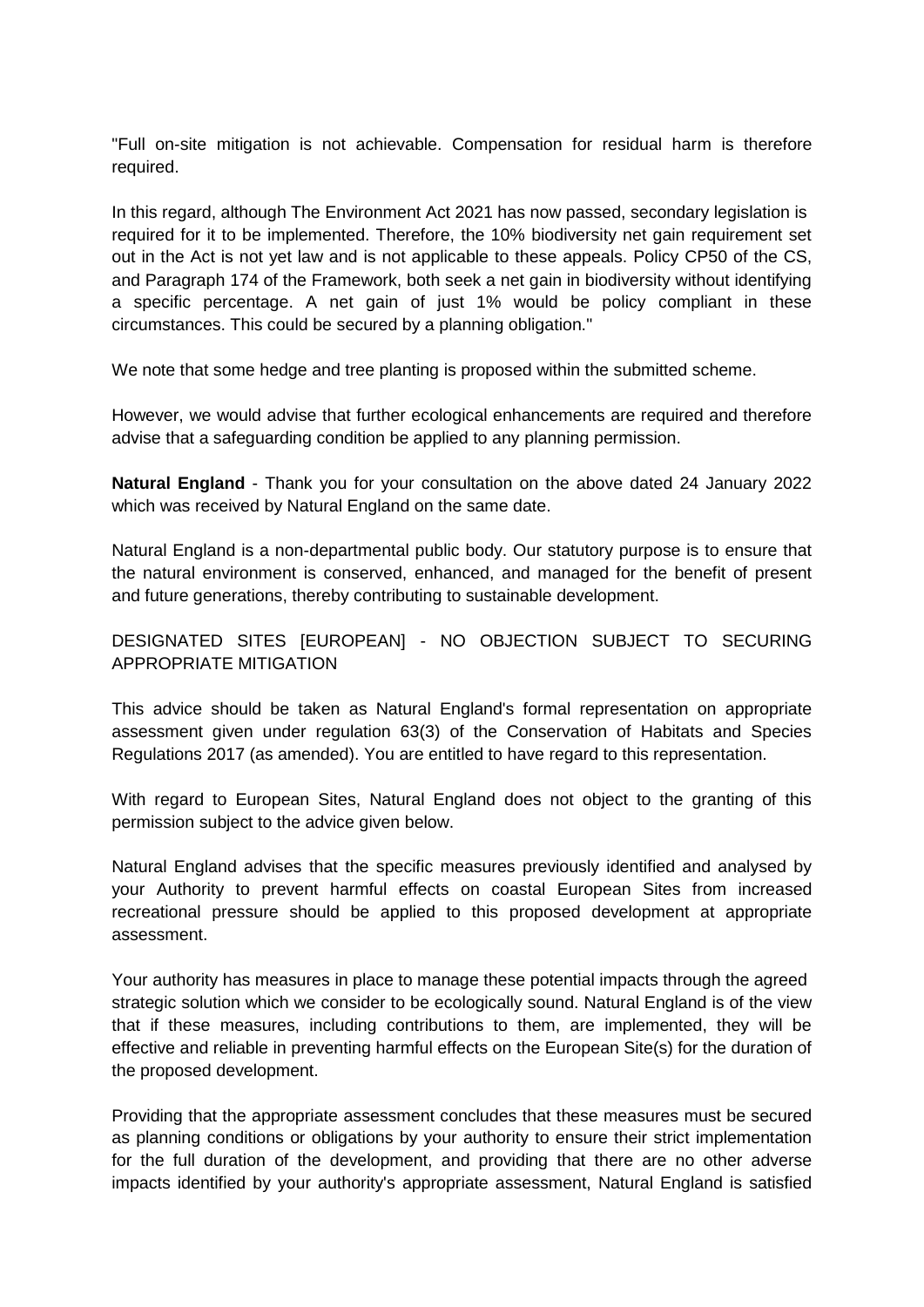that this appropriate assessment can ascertain that there will be no adverse effect on the integrity of the European Site in view of its conservation objectives.

If your authority's appropriate assessment has identified any other adverse impacts from the proposed development in addition to those that may be caused by increased recreational pressure and which have not been addressed by your Authority, you must consult Natural England for further advice on this appropriate assessment. Permission should not be granted until such time as Natural England has been able to consider these additional impacts and respond.

**TDC Waste and Recycling** - As we have said before we have issues with collection points. If the developers ensure that the road is not block paving and is suitable to take a 26tonne vehicle we will ask the crews to reverse the extra length of the road. However as I said this is not something that we are particularly happy about. A vast number of the accidents that occur happen when the vehicles are reversing and it is something that we try to eliminate wherever possible.

**TDC Environmental Health** - Thank you for consulting Environmental Protection on the above planning application for which we have considered the potential for environmental health impacts and offer the following comments.

The proposed dwellings are in close proximity to major retail use and this has a potential impact on amenity use of future occupants, therefore noise mitigation measures will need to be assessed. I would recommend the following condition is added:

Prior to the commencement of the development hereby approved, an Acoustic Design Statement in accordance with ProPG Planning & Noise 2017 scheme to demonstrate that the internal noise levels within the residential units and the external noise levels in back gardens and other relevant amenity areas will conform to the standard identified by BS 8233 2014, Sound Insulation and Noise Reduction for Buildings - Code of Practice, shall be submitted to and approved in writing by the Local Planning Authority. The work specified in the approved scheme shall then be carried out in accordance with the approved details prior to occupation of the premises and be retained thereafter.

**Environment Agency** - We have assessed this application as having a low environmental risk. We therefore have no comments to make.

**Southern Water** - Southern Water requires a formal application for a connection to the public foul sewer to be made by the applicant or developer.

The Council's Building Control officers or technical staff should be asked to comment on the adequacy of soakaways to dispose of surface water from the proposed development.

The Council's technical staff and the relevant authority for land drainage consent should comment on the adequacy of the proposals to discharge surface water to the local watercourse.

It is possible that a sewer now deemed to be public could be crossing the development site.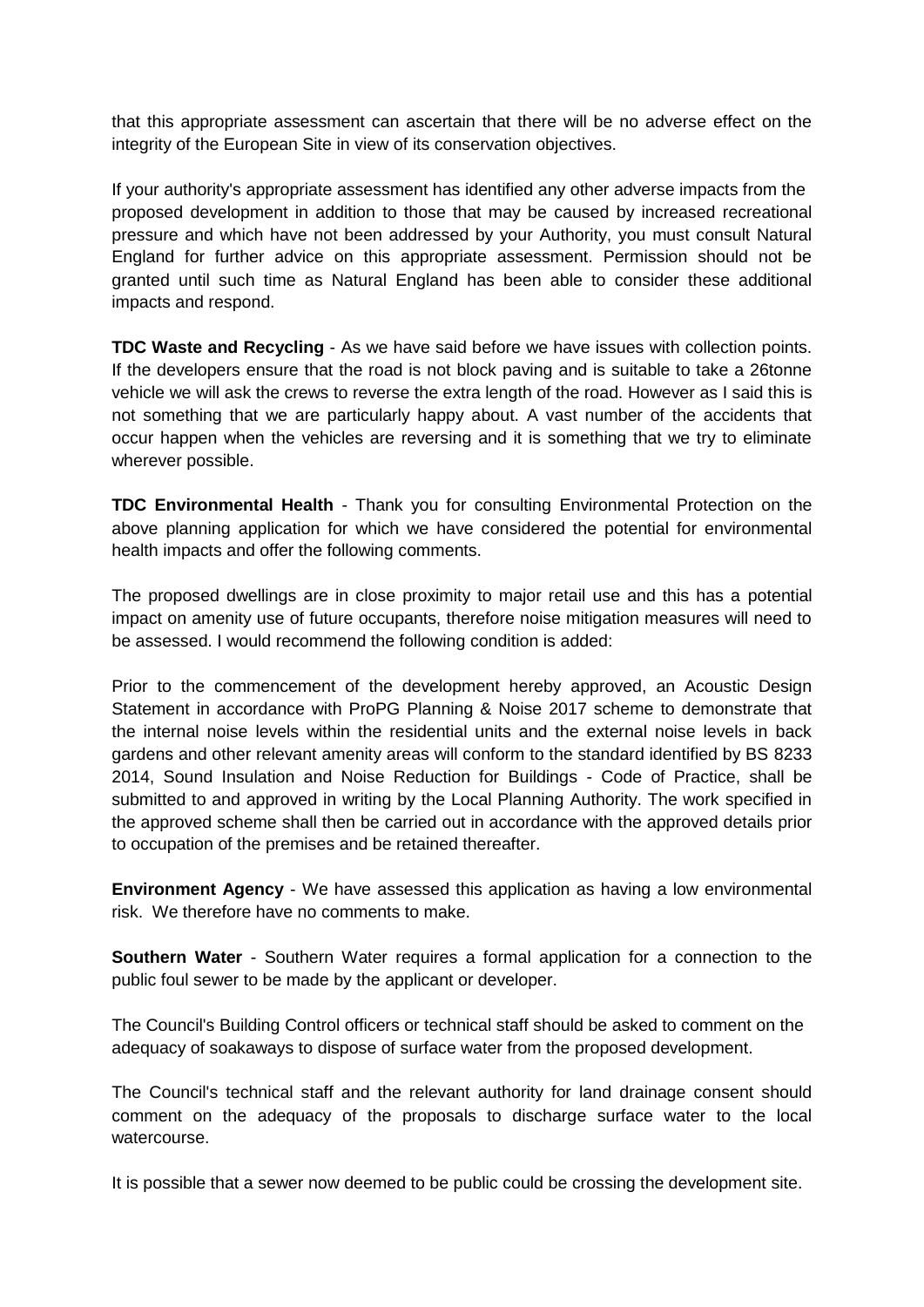Therefore, should any sewer be found during construction works, an investigation of the sewer will be required to ascertain its ownership before any further works commence on site.

# **COMMENTS**

The application is brought before members as it had been called in by Cllr Mike Garner, on grounds of impact upon biodiversity and overcrowding.

# **Principle**

The site lies within the urban confines. The site is sustainably located within close proximity of facilities and services and the bus stop, and is walking distance of Westwood Town Centre. The site is allocated for housing under Policy HO1 of the Thanet Local Plan, for a notional 45no. dwellings (when combined with the neighbouring site to the north). The proposal therefore complies with Policies SP01 and HO1 of the Thanet Local Plan.

The principle of development is therefore considered to be acceptable, subject to other material considerations.

# **Character and Appearance**

The proposed layout follows the pattern of development present within Fairlawn Road, with the proposed front building line following the existing front building line of properties. Two pairs of semi-detached properties are proposed, along with two setback detached properties, which will appear in keeping with the character of the road. The plots are similar widths to the existing plots within the road, and each dwelling fronts onto Fairlawn Road. The location and size of the plots is therefore considered to be in keeping with the surrounding pattern of development.

A parking court has been located to the rear of plot 4, which contains 2no. visitor parking spaces, and an additional parking space for each of plot three and plot five. The parking court will have limited visual impact due to its backland location, and it is intended to construct using permeable paving, which is supported. A turning head is provided at the end of Fairlawn Road, and this is also intended to be constructed using paving of a different colour.

Within each plot parking provision is provided to the front of the site, and a soft landscaped garden to the rear. Concern was originally raised with the lack of soft landscaping proposed, and amended plans have since been submitted that introduce shrubs, tree planting and raised planters to the frontage of each property either side of the parking spaces. Native hedge planting has also been introduced along boundaries. Overall, it is intended to plant 10no. Trees, and it is intended to retain the woodland shrubs and hedges along with the western boundary of the site. The proposed layout and landscaping is considered to be in keeping with the character of the area, with potential enhancements resulting from the additional tree planting.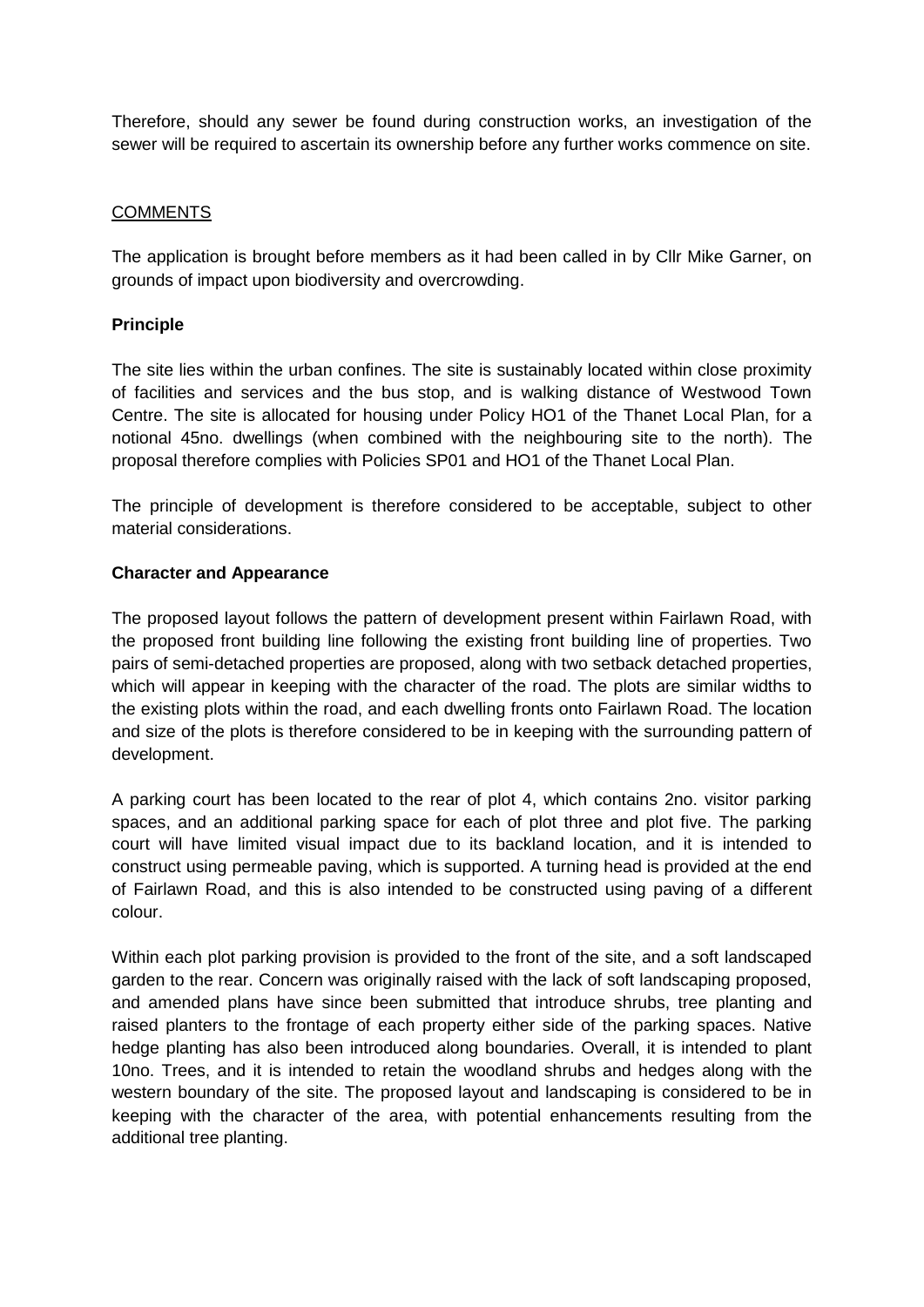In terms of the unit design and materials, the units are slightly deeper than existing properties within the street, but they are all pitched roof with a similar eaves level. A street elevation has been submitted that shows that whilst the ridge height of the properties is slightly higher than the existing ridge height of properties within the road, this is due to the increase in land level across the site, with the proposed dwelling at the greatest land level 1.3m above the existing ridge level of properties within the road. This increase is not considered to be significant, and the proportions of the dwelling will appear similar to those properties in the street, with the ground level increase being the reason behind the increase rather than the dwelling size.

The proposed dwellings do not replicate the design of existing dwellings in Fairlawn Road, but reference has been made to the detailing and palette of materials used on the existing neighbouring properties. The proposed dwellings have a different fenestration arrangement, the roof pitch is steeper, and a small flat roof front extension is proposed to the front of each property; however, the ground floor window proportion and brick soldier detailing mimics those on the neighbouring properties, the brick is proposed to match the existing, and timber cladding has been used on the front extensions to tie in with the cladding detailing used between ground and first floor windows on the neighbouring properties. The proposed units are sympathetic to the local character, but appropriate innovation in the design of the units has taken place, therefore complying with paragraph 130 of the NPPF, subject to conditions requiring details of the brickwork and cladding to ensure they appear similar to the existing properties on Fairlawn Road

Overall the proposed development is considered to respect the surrounding pattern of development, and appear in keeping with the character and appearance of the existing dwellings within Fairlawn Road. The layout, scale and design, along with the proposed landscaping, are considered to be acceptable, and in accordance with Policy QD02 of the Thanet Local Plan, and the NPPF.

# **Living Conditions**

Policy QD03 of the Thanet Local Plan states that 'all new development should be compatible with neighbouring buildings and spaces and not lead to the unacceptable living conditions through overlooking, noise or vibration, light'.

The proposed development is located on land adjacent to existing residential properties in Fairlawn Road. No. 12 Fairlawn Road extends close up to the boundary with the development site, but no. 11 is distanced from the application site by an existing substation and associated access.

The proposed dwellings follow a similar pattern to existing dwellings within the street, with each of the 6no. proposed units fronting onto Fairlawn Road. As such the main issue is whether the proposed depth of the building impacts upon the light to and outlook from the existing neighbouring dwellings.

No.12 is located 2m from the proposed development, with the rear of plot 6 extending 3.8m beyond the rear elevation of no.12. A 45 degree line has been shown on the submitted site plan, which is taken from the closest window within no. 12. The 45 degree line does not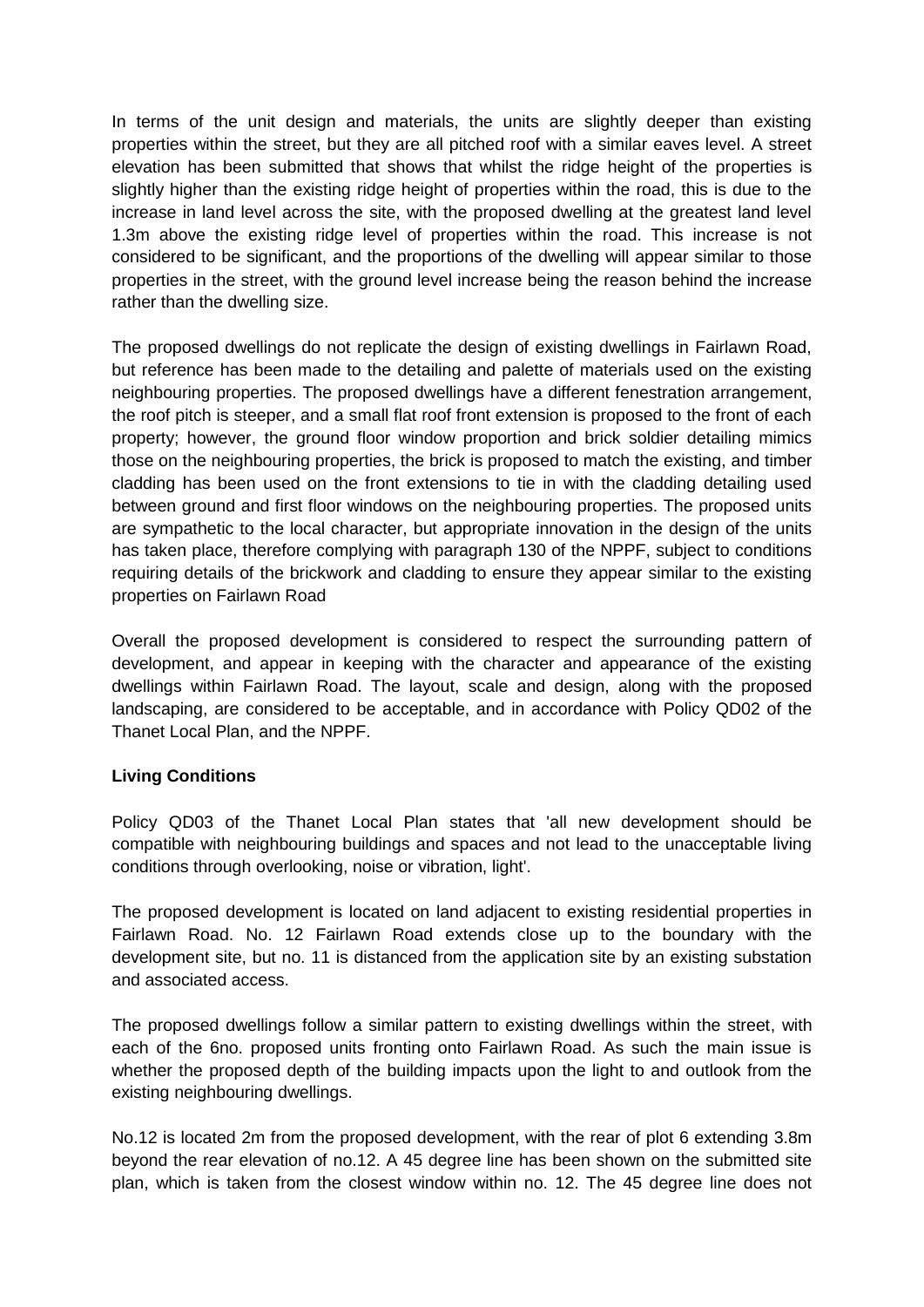extend into the proposed development, and taking into account the siting of the proposal, the impact upon the outlook from the nearest habitable room windows is considered to be acceptable. Furthermore, the existing neighbouring properties are located south of the proposed development, and therefore loss of sunlight is not an issue. There are no side windows proposed so there will be no loss of privacy. All first floor windows will face either to the road or down the rear garden, thereby not resulting in any direct overlooking or loss of privacy. The impact upon the living conditions of the occupiers of no.12 is therefore considered to be acceptable.

No.11 is located 4.5m from the proposed development, with the rear of plot 1 extending less than 1m beyond the rear elevation of no. 11. Given the distance and the limited projection there is considered to be no impact upon neighbouring light or outlook. No side windows are proposed, with a similar arrangement to the proposed opposite with first floor windows at the front and rear, so there will be no loss of privacy. The impact upon the living conditions of the occupiers of no.11 is therefore considered to be acceptable.

For the future occupiers of the development doorstep playspace for each unit has been provided, in accordance with Policy GI04 of the Thanet Local Plan, and each unit has been designed so that it meets the minimum nationally described space standards, as set out within Policy QD04 of the Thanet Local Plan. Refuse storage has been provided to the front of each unit, and there is space for cycle storage and clothes drying.

The impact upon the living conditions of existing neighbouring properties, and future occupiers of the development, is therefore considered to be acceptable, and in accordance with Policy QD03 of the Thanet Local Plan and the NPPF.

# **Transportation**

The existing access to the site is from Northwood Road. The proposal seeks to relocate the access so that the site is served by Fairlawn Road, as an extension of the existing cul-desac. The road will extend up to the northern boundary of the site, including the footway, and then further extend to the east to provide access to the rear parking court. In providing this access road adjacent to the northern boundary of the site it has been possible to achieve a turning head for cars, small delivery vehicles, and small emergency vehicles. The provision of a turning head will be beneficial for future residents, as well as existing residents within the road.

Off-street parking for each dwelling has been provided, with 2no. spaces per unit and 2no. visitor parking spaces, which complies with the maximum parking standards, and Policy TP06 of the Thanet Local Plan. Off-street parking provision to serve the proposed development is therefore considered to be acceptable, subject to 2m by 2m pedestrian visibility splays being achieved to either side of each access (with no obstruction above 0.6 metres within the splays).

Refuse freighters currently reverse along Fairlawn Road. The current proposal seeks to maintain this strategy, with increased reversing to collect from the additional 6no. Units. Waste and Recycling have been consulted. Concern was initially raised with the increased reversing of the waste vehicles, however the creation of a turning head to serve a 13m long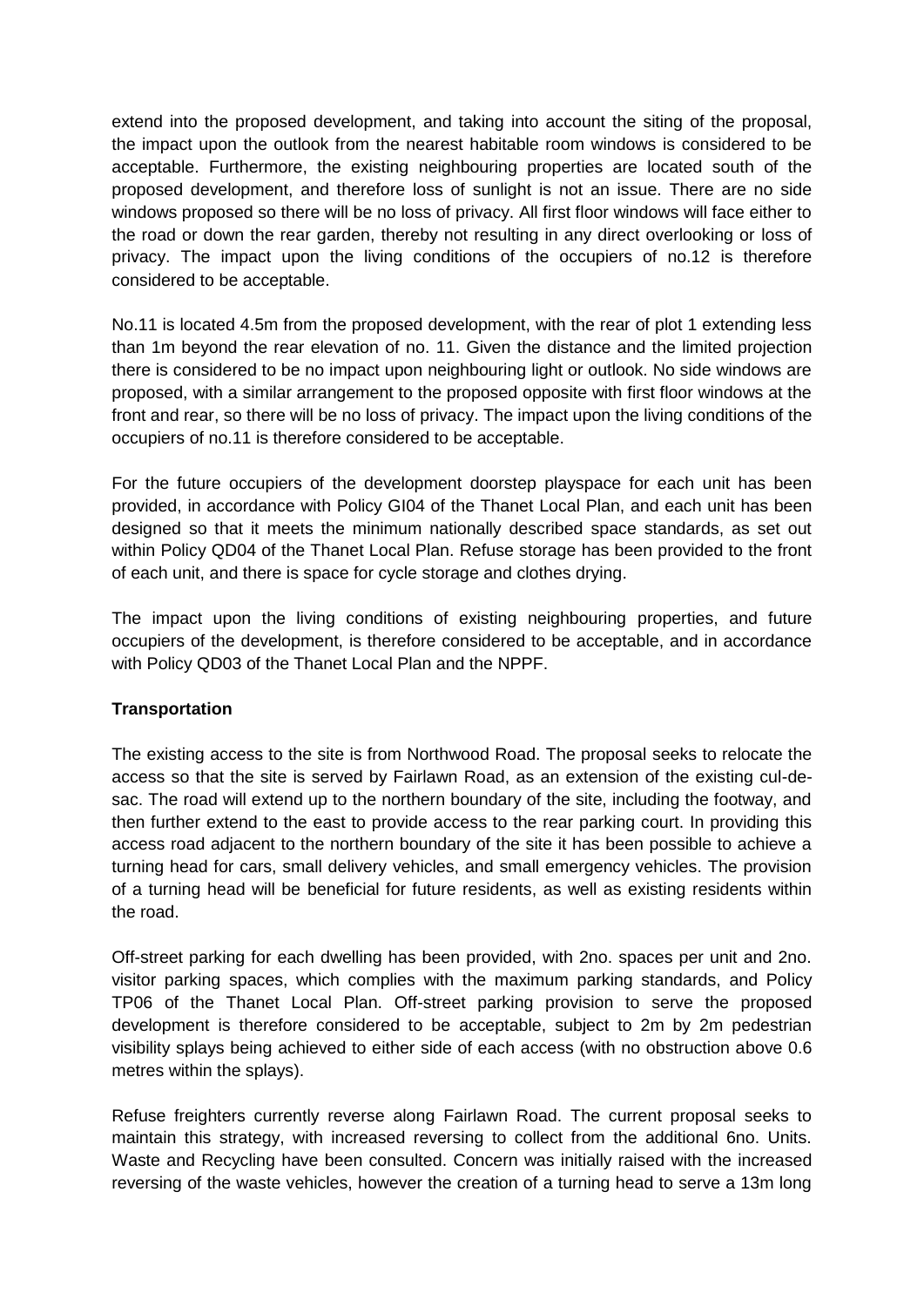waste vehicle will result in a large area of hard surfacing being required that is likely to impact upon unit numbers. Amended plans have been submitted relocating the refuse storage location for each proposed unit so that it falls within a 15m carry distance of Fairlawn Road as existing. The proposed plans, as amended, comply with Policy QD03 of the Thanet Local Plan, which states that all new development should provide 'waste disposal or bin storage, with a collection point for storage containers no further than 15m from where the collection vehicle will pass'. Waste and Recycling have been re-consulted on the amended plans and advise that if the developers ensure that the road is not block paving and is suitable to take a 26tonne vehicle, the refuse vehicles could reverse the extra length of the road. Further amended plans have been submitted showing the access road finished with tarmac to suit the requirements of waste and recycling. On this basis the waste collection provision is considered to be acceptable and in accordance with Policy QD03 of the Thanet Local Plan.

Policy TP02 of the Thanet Local Plan states that 'the Council will seek to approve proposals to provide and enhance safe and convenient walking routes including specifically connection to and between public transport stops, railway stations, town centres, residential areas, schools and other public buildings'.

The proposed site plan shows the location of a potential pedestrian link to the adjacent northern site. Concerns have been received from residents regarding this potential link, with residents keen for this to remain a cul-de-sac. The potential link would be for pedestrians only, and is not currently intended as a vehicular link so the cul-de-sac layout of the road would remain. There are benefits to a pedestrian link, with the overall strategy for the allocated housing sites being a pedestrian link that extends from Fairlawn Road and Northwood Road up to Millenium Way where there is direct access to the town centre. KCC Highways has commented that this pedestrian link is an opportunity that should not be overlooked. Until the layout plans for the neighbouring site to the north are finalised it is not clear whether a definite pedestrian connection between the sites is achievable, but such a link is considered to be of benefit, and given the provision of this on the plans this could be secured through condition. The proposal is therefore considered to comply with Policy TP02 of the Thanet Local Plan.

Concerns have been raised by residents regarding construction traffic in Fairlawn Road. The agent has advised that it's possible to use the Northwood Road entrance for construction traffic. Advice has been sought from KCC highways who advise that the use of Fairlawn should be avoided due to the width and proximity to existing residential units. A construction management condition is proposed, which requires the details to be submitted to include the use of the Northwood Road access only for construction vehicles. This requirement is on the grounds of both highway safety and neighbouring amenity. Should this not be possible then a variation of condition application will be required.

Subject to safeguarding conditions, the impact upon highway safety is considered to be acceptable and in accordance with the Thanet Local Plan and NPPF.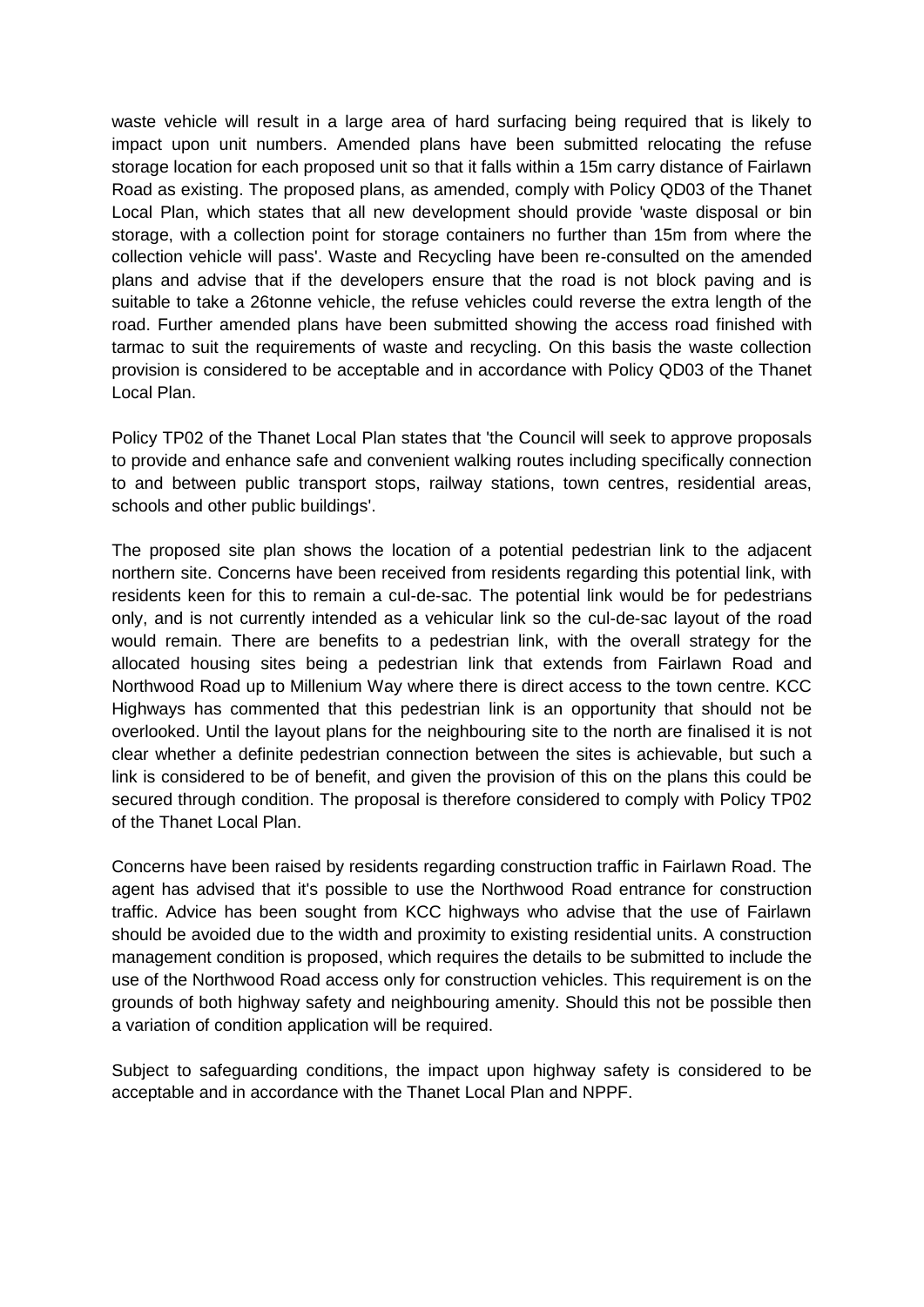# **Archaeology**

KCC Archaeology has been consulted and they've advised that the archaeology submission for the adjacent site to the north included a desk based study that provided a good account of the rich archaeological potential of the site and the surrounding area. It also illustrated that the site was the location of a former farm since at least the beginning of the 19th century and possibly the 18th century according to historic maps. The farm appears on the Kent Historic Farmsteads survey and in the Kent Historic Environment Record. Of the present buildings on the neighbouring site, which include a couple of barns, the southern one appears to date to the late Victorian period according to historic maps. Significant multiperiod archaeology has been found in the area of the business park to the north including remains of Neolithic, Bronze Age and Iron Age date; a Palaeolithic hand axe was found in brickearth deposits in the college site to the north; and a Bronze Age gold penannular ring was found by a detectorist in the area of the site according to Portable Antiquities Scheme database.

The site has been generally open land and relatively undisturbed, and therefore given the above archaeological potential, and the potential impacts of groundworks from the development across the site, it would be appropriate to make provision in any forthcoming planning consent for a programme of archaeological works through a safeguarding condition.

Subject to this safeguarding condition the impact upon archaeology is considered to be acceptable, and in accordance with Policy HE01 of the Thanet Local Plan.

# **Biodiversity and Trees**

Historically there have been trees on the site, but these were not covered by a TPO, and were removed prior to the application being submitted. Only a few trees along the north western boundary (just outside of the site) remain, which are being retained. The site is currently undeveloped, and there is the opportunity for biodiversity within the site. However, the site is allocated for housing, so the loss of the biodiversity needs to be managed, and balanced with new opportunities for biodiversity.

A Preliminary Ecological Appraisal has been submitted with the application. The report found that Reptiles, Great Crested Newts and Badgers are not likely to be found within the site as it does not form suitable habitat; and the site is unlikely to be of significant value to foraging and commuting bats, with limited harm if the trees along the north western boundary are being retained. For hedgehogs precautionary mitigation is proposed during construction, and for nesting birds the loss of some native hedgerow to the site boundary means that careful consideration needs to be given to the timing of works. Within the report enhancement measures were recommended, including the planting of new native hedgerow, planting around buildings, the integration of bird boxes to the new buildings, and the incorporation of bee bricks.

KCC Biodiversity have been consulted and they advise that they have reviewed the ecological information submitted in support of this planning application and are satisfied that sufficient information has been provided. They advise that the current application, if approved, would result in further losses of biodiversity, including the mature hedgerow along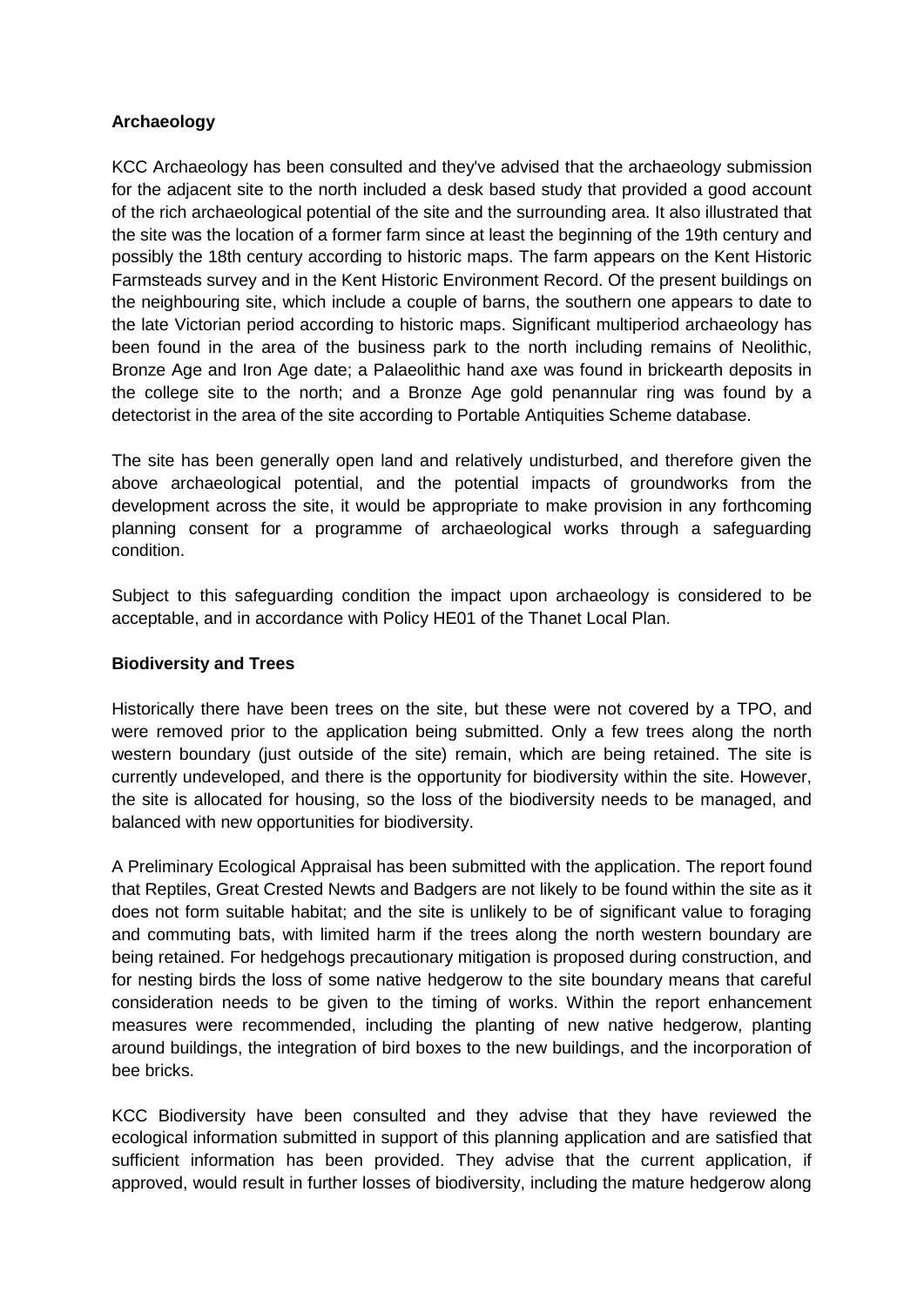the southern boundary; and that whilst some hedge and tree planting is proposed within the submitted scheme, further ecological enhancements are required.

An amended soft landscaping plan has been submitted, which shows the retention of the existing hedge along the western boundary, and the planting of a new native hedge along the side boundary of plots 1 and 3, the side and rear boundaries of plots 5 and 6, and the part side boundary of plot 4. In addition bird boxes, and incorporated bird/bee holes have been shown for each of the units.

KCC Biodiversity has been consulted and have advised that they are satisfied with the ecological enhancements proposed, subject to them being conditioned.

The impact upon biodiversity is therefore considered to be acceptable, and in accordance with Policy SP30 of the Thanet Local Plan, and paragraph 174 of the NPPF.

# **Drainage**

The application proposes a main sewer connection. Southern Water has advised that they require a formal application for a connection to the public foul sewer to be made by the applicant or developer, but they raise no objections to this proposed approach.

Southern Water has advised that it is possible that a sewer now deemed to be public could be crossing the development site; however they've again raised no concerns and advised of the process for if a sewer is found within the site during construction works.

The Environment Agency has classed the application as low risk and raise no concerns.

The impact upon groundwater is therefore considered to be acceptable.

# **SAMM Contribution**

Thanet District Council has produced the 'The Strategic Access Management and Monitoring Plan (SAMM)' which focuses on the impacts of recreational activities on the Thanet section of the Thanet Coast and Sandwich Bay Special Protection Area (SPA). The studies indicate that recreational disturbance is a potential cause of the decline in bird numbers in the SPA. The proposed development is within close proximity of the Thanet Coast and Sandwich Bay SPA, Ramsar and SSSI. Therefore, to enable the Council to be satisfied that the proposed development will avoid a likely significant effect on the designated sites (due to an increase in recreation) a financial contribution is required for the C3 units to contribute to the district wide mitigation strategy, as agreed by Natural England.

The tariff for this contribution is provided in the SAMM report, and Policy SP29 of the Thanet Local Plan, and consists of £424 per 3-bed units, and £530 per 4-bed (plus) unit, resulting in a total of £2,968 for this development. The applicant has agreed to this contribution, which will be secured through the submitted legal agreement.

An appropriate assessment has been undertaken and accepted. This mitigation means that the Council has accorded with the Habitat Regulations.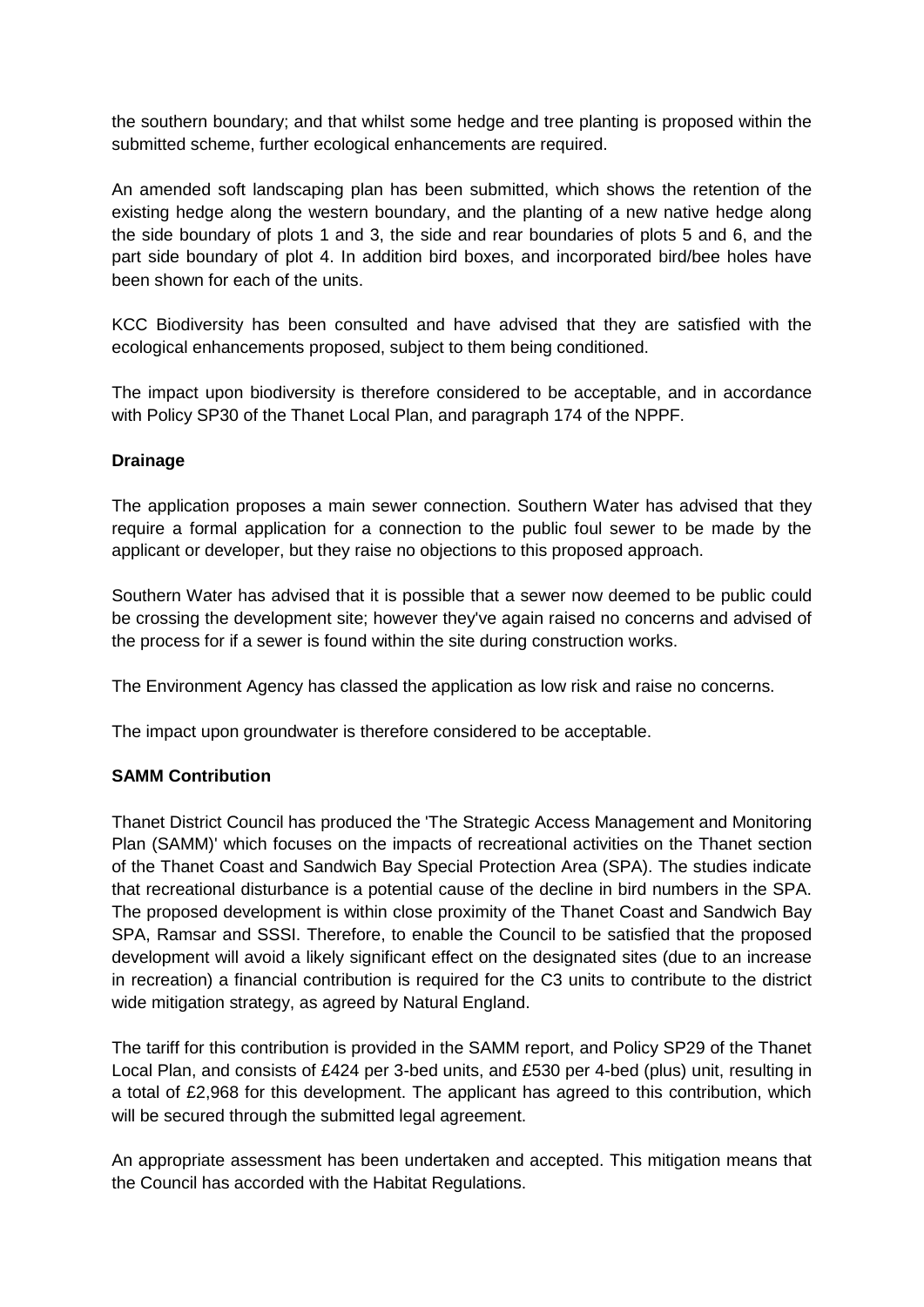#### **Other Matters**

Concerns have been raised by residents regarding the lack of infrastructure and GP Services to serve the proposed development. The proposed development falls below the threshold of development that would seek an off site contribution by the CGG towards health provision, or a KCC contribution towards community, youth, social care or education provision. Whilst the additional units will add pressure to existing infrastructure, the impact will be minimal given the modest number of units being applied for.

# RECOMMENDATION

The proposed development is located on an allocated housing site within the urban confines. The layout and design of the development is considered to be in keeping with the character and appearance of the area, with limited impact upon neighbouring living conditions and highway safety. Soft landscaping is proposed to soften the appearance of the development, whilst also achieving ecological enhancements. The proposal is therefore considered to form sustainable development that complies with the development plan.

It is therefore recommended that members defer and delegate the application for approval, subject to safeguarding conditions and the receipt of a signed unilateral undertaking securing the SPA contribution.

**Case Officer** Emma Fibbens